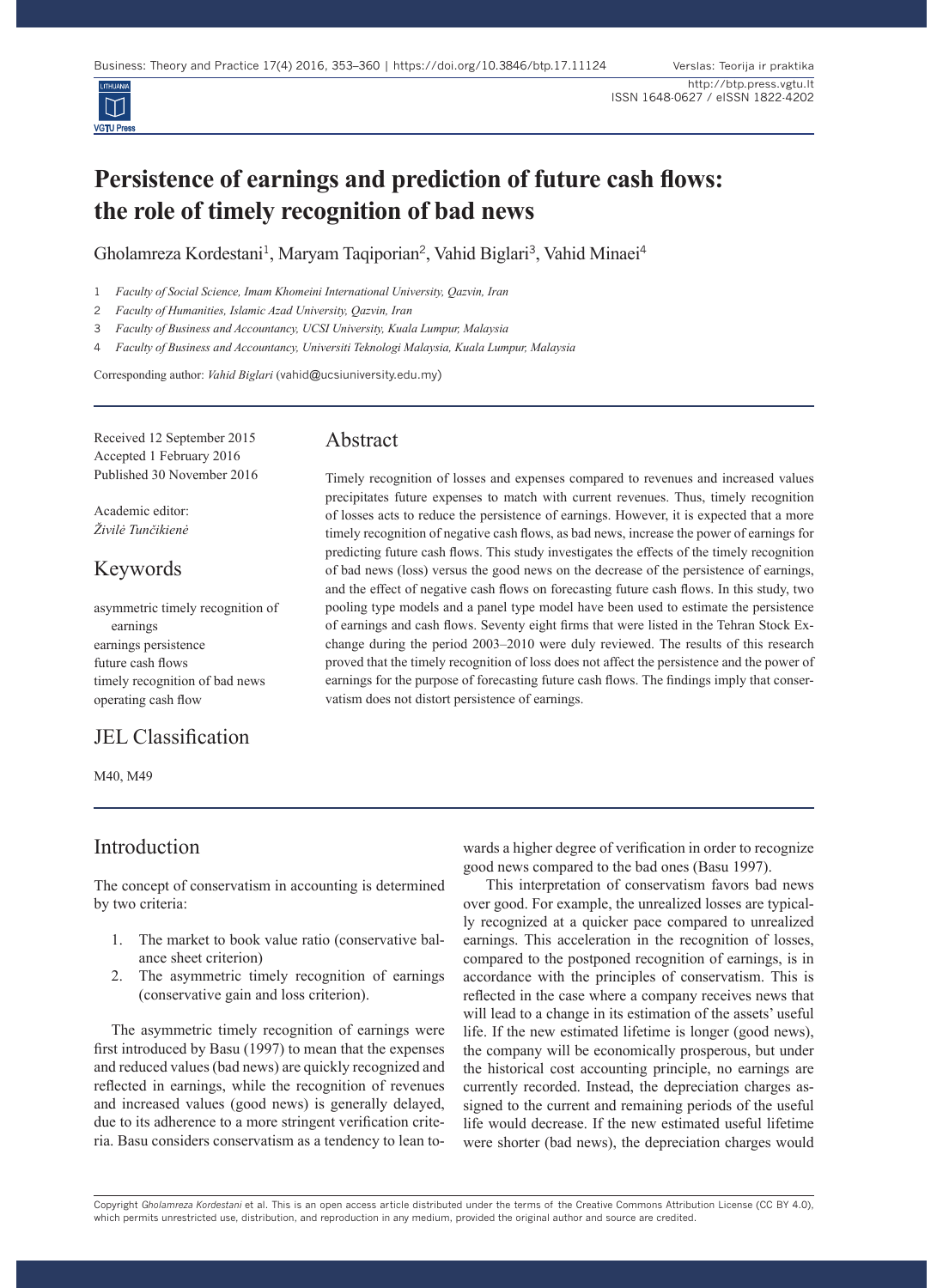increase well over the remaining useful life of the asset. However, since this news precipitates an economic shock that will inevitably reduce the assets' value, the accounting principles prescribe a rapid recognition of such losses. Consequently, the earnings of the current period will sharply decline, but will not significantly affect future annual earnings (Kumhof et al. 2012). This example is indicative of the concept of "more timely response to bad news than good news" and "higher persistence of its positive changes than negative changes". Such concept decreases the persistence of earnings. The aim of this research is to measure the effect of timely response to bad news on persistence of earnings and prediction of cash flows.

#### 1. The impact of timely recognition of bad news on the persistence of earnings

The persistence of earnings is considered as a quality that is characteristic of the accounting earnings, based upon the accounting data that helps investors assess both the company's future earnings and its cash flow. In their estimation, investors emphasize the persistent over the non-persistent part of earnings (Francis and Martin 2010; Francis et al. 2004).

Basu (1997) predicts that conservatism reduces the persistence of earnings during periods of bad news. The reason is that the accounting earnings will recognize bad news at a quicker pace compared to good news; which makes the persistence of earnings during the bad news periods lower. In other words, it can be said that the accounting earnings immediately recognizes and reflects negative changes such as losses, and reduced values during the current period; but it delays recognition of the positive numbers, such as earnings and increase in values, and postpones them to the future periods; consistent with the principle of conservatism (Chen et al. 2013).

The main basis of this hypothesis is that due to a more timely recognition of losses and expenses compared to revenues and increased values, conservatism aligns future charges with the current earnings, which is inconsistent with the matching principle, and ultimately leads to chaos in the accounting earnings and a reduced persistence. For example, a project with a negative NPV is going to be implemented. A conservative company would recognize and record the results of the project prior to its implementation, which speeds up the recognition of losses, leading to the matching of future expenses to current revenues and the reduction in the persistence of earnings.

Taking into account two companies, where one of them behaves conservatively, while the other does not. The former takes the research and development expenses as its business expenses, while the latter regard it as assets (Ahmed and Duellman 2013). As a matter of fact, the latter took into account the annual depreciation expenses in its calculation of earnings, but the former incorporates the cost of research and development expenses in its calculations; therefore, it is bound to report lower earnings, and

concurrently, its conservatism will decrease the persistence of earnings, and vice versa (Ahmed and Duellman 2013).

Jarva (2010) considers the reduction of earnings that is due to accruals. In fact, he believes that the quicker recognition of bad news compared to that of good news via accruals results in a lower persistence of earnings, which he considers the asymmetric timely recognition of accruals. The reason of this asymmetric recognition via accruals is associated with the accrual system's features, due to the fact that in the accrual system, the recognition time of both revenues and expenses is highly controlled by the managers. They are free to accelerate the recognition of expenses and reduced values, and also postpone the recognition of revenues and increased values. Therefore, the timely recognition of bad news will decrease the persistence of earnings (Jarva 2010: 17).

#### 2. The impact of timely loss recognition on prediction of future cash flow

Ball and Shivakumar (2006) found that the timely loss recognition (negative cash flow) increases the power of earnings in predicting future cash flow. They suggest that a more timely reaction of accounting earnings against bad news (negative cash flow) compared to good news (positive cash flow) – introduced as asymmetric timely earnings recognition – can help the accounting earnings predict the future cash flow. Accordingly, they predicted the future cash flow; once based on the cash flow and the accruals of the current and previous year, and once based on the asymmetric timely recognition criterion. They used positive and negative cash flows as good and bad news, respectively (Ball and Shivakumar 2006: 33).

This hypothesis is based on the criterion of asymmetric timely earnings recognition that was introduced by Basu in 1997, suggesting that bad news is quickly recognized in current period, but the recognition of good news requires a higher degree of verification, which is inevitably postponed to the future. A more timely recognition of bad news i.e. the current negative operating cash flow, indicative of conservative behavior, renders the predictions of future cash flow more realistic and reliable; thus, it is expected that a timely loss recognition (negative cash flow) increases the power of earnings in predicting future cash flows, and finally enables investors and other users to accurately measure the true value of the company and adopt more favorable decisions, based on the projected cash flow. The present study examines the impact of timely loss recognition on the future cash flow prediction (Ball and Shivakumar 2006: 33).

#### 3. Literature review

In the conservatism literature, the timely loss recognition is considered as an important property for accounting. Companies can utilize the timely loss recognition as a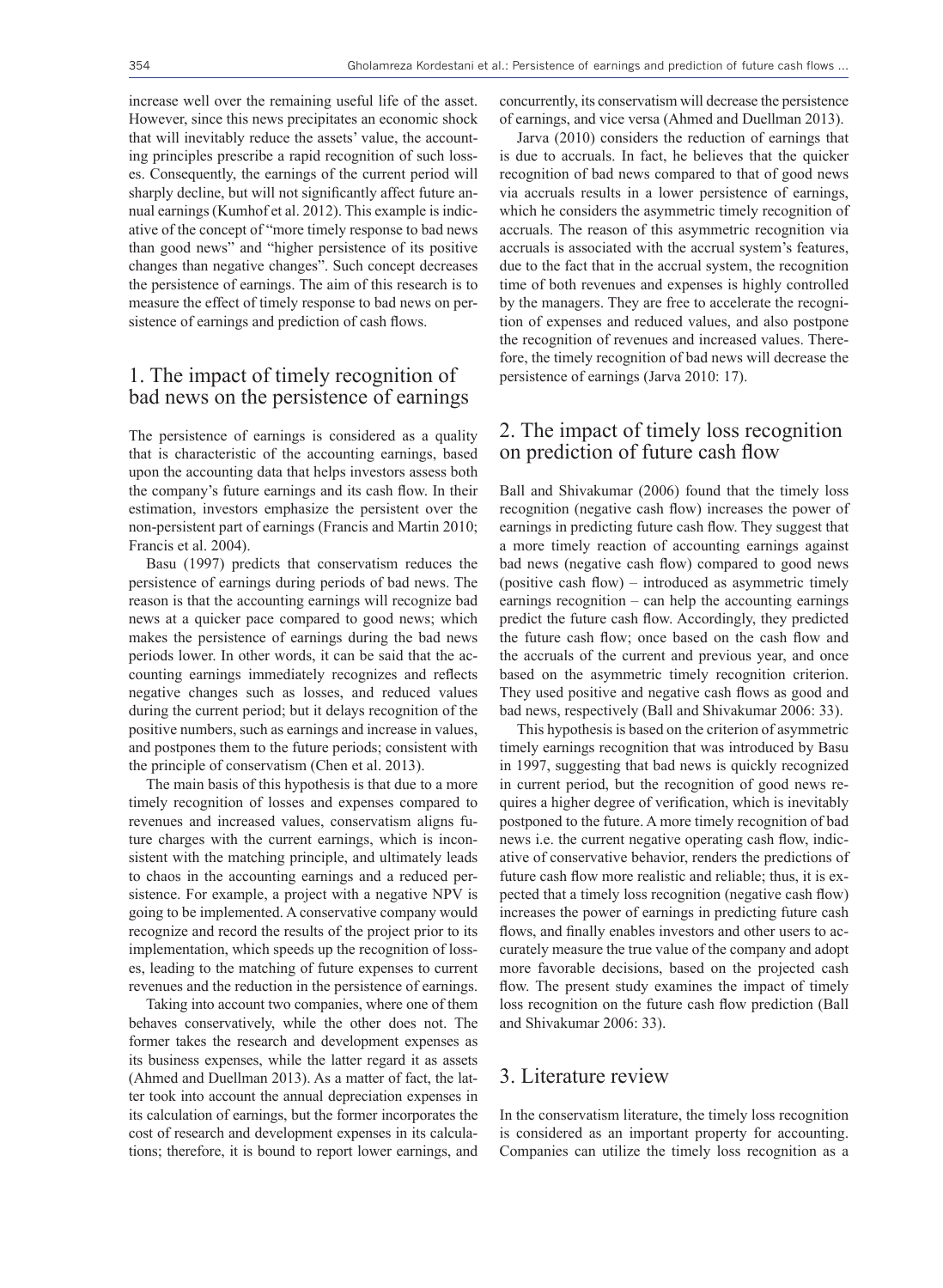controlling factor of management performance (Francis and Martin 2010: 1). Since the managers, as the controllers of financial statements is biased towards a more favorable financial situation, timely loss recognition can act as a preventive mechanism, which tempers the over-optimism in managers; due to the fact that a timely loss recognition and delay in earnings recognition moderates the managers' tendency towards a more favorable financial situation in their respective company.

Lafond and Roychowdhury (2008) argue that intra-agency conflicts between shareholders and managers are associated with the early loss recognition. Despite their findings, the results from Ball et al. (2008) showed no evidence of a correlation between the increase of timely loss recognition and the capital market. However, other researchers suggested that insider trade laws in the securities markets lead to increase in timely loss recognition (Jayaraman 2012).

Ball and Shivakumar (2006) analyzed the asymmetric timely recognition of accruals (the accrual component of earnings). Utilizing a regression relationship between accruals and cash flow, they found that in the case of losses (negative operating cash flow), there is a higher correlation between accruals and cash flow, which implies conservatism (Ball and Shivakumar 2006).

By analyzing the asymmetric timely recognition in measuring conservatism (Basu criterion), Dietrich et al. (2007) proved that the tests of asymmetric timeliness are attributed to bias with regards to assessment of conservatism. This perceived bias could skew the experimental results, which are thought as evidence of conservatism in the absence of asymmetric timely recognition of earnings. Utilizing this framework, it was demonstrated that the asymmetry coefficient that were estimated by the earnings and return regression is not indicative of a quicker reflection of bad news than good news (Dietrich et al. 2007: 1).

Shroff et al. (2013) examined the criterion of asymmetric timely recognition of earnings. Their results show that there is a higher relationship between bad news and accounting earnings in the current period, compared to good news and accounting earnings in the current period. In other words, accounting earnings quickly recognizes bad news in the current period, but postpones the recognition of good news to the future (Shroff et al. 2013).

Tian et al. (2009) examined the asymmetric timely recognition of operating cash flow. Their findings suggest that the asymmetric timely recognition of accruals is highly related to the characteristics of the accounting measurement system, but the asymmetric timely recognition of cash flow is correlated to the company's fundamental earnings process, which is determined by characteristics such as size, sales growth, life cycle, and capital expenditures. Their findings show that the asymmetric timely recognition of cash flow is inversely related to a company's size and age, while it is directly correlated to the capital expenditure, and has a U-shaped relationship with the company's growth (Tian et al. 2009: 21–23).

Jarva (2010) examined the asymmetric timely recognition of operating cash flow. The results indicate that when accruals (the accrual component of earnings) are used as the dependent variable in the Basu model, the asymmetry coefficient is reduced by only 28%. It represents a high contribution of accruals in asymmetric timeliness of earnings. In contrast, the results show that the operating cash flow has a lower contribution in the measurement of the asymmetry coefficient (Jarva 2010: 1). Similarly, Collins et al. (2014) found that CFO asymmetry does not signal for recognizing unrealized gains versus unrealized losses.

In addition, Jarva (2010) examined the persistence of earnings during the period of bad news. His results imply that due to accruals, the persistence of earnings declines in the bad news periods (Jarva 2010). Moreover, Athanasakou et al. (2014) found that firms with higher volatility of operations and managerial incentives to withhold bad news exhibit relatively more concentrated bad news flows. This relative concentration is also positively associated with lower earnings quality.

Ruch and Taylor (2011) examined two types of conservatism in countries utilizing common law. The results indicate that these countries prefer the conditional conservatism (i.e., more timely recognition of losses and reduced values than earnings and increased values in the financial reporting system) to the unconditional conservatism (Ruch and Taylor 2011: 11).

Jayaraman (2012) examined the impact of capital market demand on timely loss recognition as an evaluation criterion for conservatism. The results indicate that timely loss recognition, as an evaluation criterion for conservatism, moves forward concurrent with the capital market demand in order to raise the quality of financial reporting (Jayaraman 2012: 78).

Kim et al. (2013) studied the correlation between the asymmetric timely recognition of earnings (conservative gain and loss criterion) and the market to book value ratio (conservative balance sheet criterion). According to their findings, there is a significant negative correlation between these two conservatism criteria. They found that the longer the estimated period of asymmetry criterion is, the more negative this correlation will be (Kim et al. 2013).

Mehrani et al. (2009) examined the asymmetric timely recognition of earnings, and its correlation with accruals in the Tehran Stock Exchange. Their findings suggest that the accounting profit is about 3.66 times more sensitive to the negative than the positive stock returns, and the fact that about 78 percent of the asymmetric timely recognition of accounting earnings are explained by the accruals (Mehrani et al. 2009).

Mashayekhi et al. (2009) examined the relationship between the conservatism and the distribution and persistence of earnings. Their findings suggest that as the conservatism increases, the distribution of earnings decreases. They also predicted that the persistence of earnings decreases as the conservatism increases. However, this hypothesis was not supported by actual evidence (Mashayekhi et al. 2009: 107).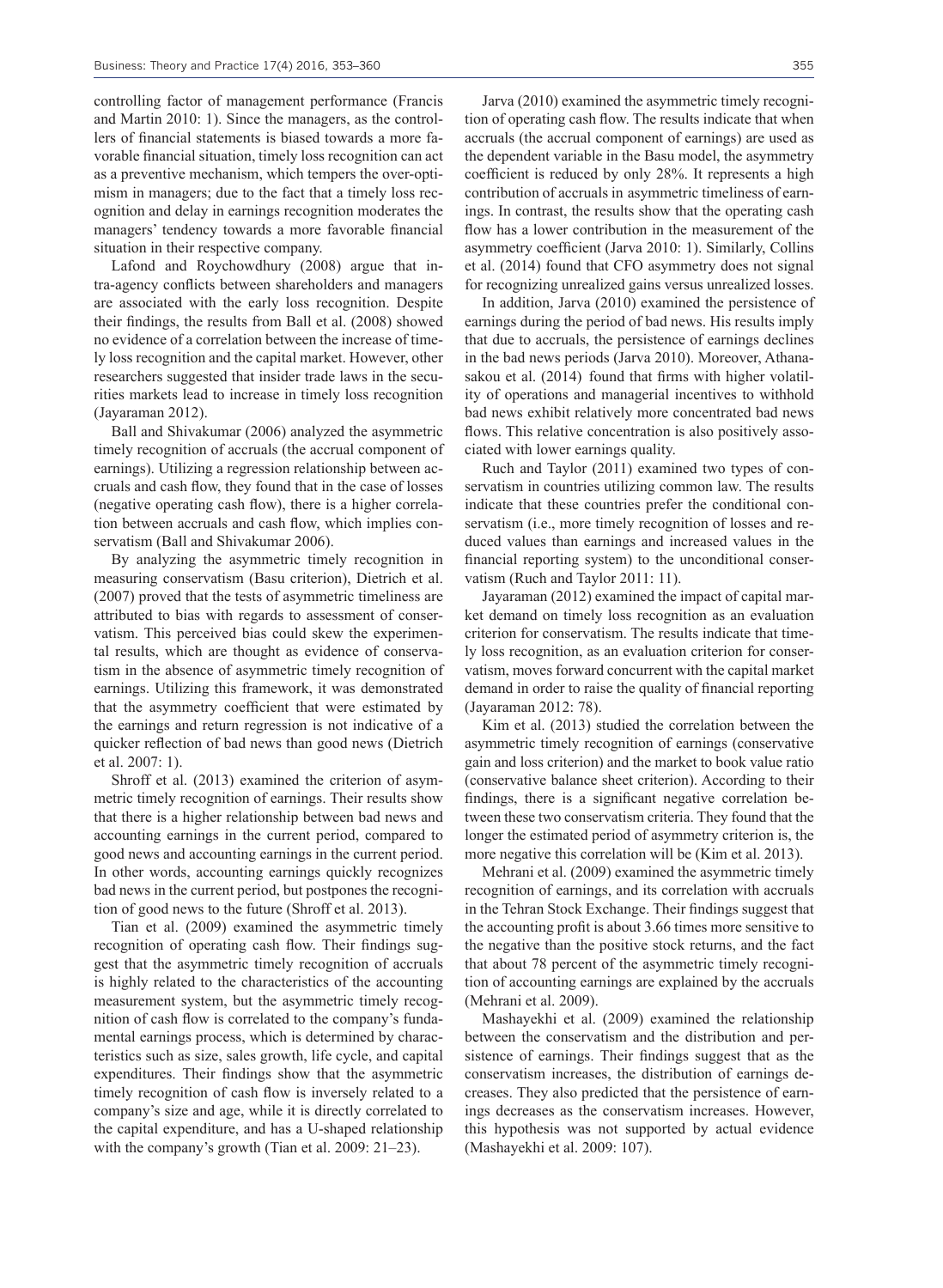Mehrani et al. (2010) investigated the correlation between a company's size and debt contracts with conservatism in the Tehran Stock Exchange. Their findings show a positive significant relationship between debt and conservatism in two criteria, based on the accruals and market value. Furthermore, the negative relationship between the firm's size and conservatism was only approved in the criterion, based on the market value. Generally, one cannot infer that there is a significant inverse relationship between a firm's size and conservatism (Mehrani et al. 2010: 97).

Ghaemi et al. (2010) examined the impact of conservative accounting on the persistence of earnings and the price to earnings (P/E) ratio. The results indicate that the persistence of earnings and the price to earnings (P/E) ratio are both lower in the companies that consequently report more conservative earnings (Ghaemi et al. 2010: 55).

Hashemi et al. (2011) examined the relationship between the conditional conservatism (timely loss recognition) and the cost of common stocks. The results indicate that there is a significant inverse relationship between conditional conservatism (timely loss recognition) and the company's cost of common stocks. Their results also suggest that there is a positive relationship between conditional conservatism (timely loss recognition) and the cost of common stock portfolio, and this relationship is significant for the stock portfolio of companies with medium to high levels of conservatism (Hashemi et al. 2011: 47–48).

Saghafi and Karvandan (2011) studied the relationship between conservatism and financial flexibility, and its impact on the corporate financial decisions such as decisions on cash management, savings, external financing and earnings distribution. The findings suggest that the firms with more conservative financial reporting have more financial flexibility regarding decisions on cash management, savings and earnings distribution, but less financial flexibility on decisions related to external financing. Also, the companies practicing conservative financial reporting maintains less discretionary fund, distribute more cash earnings, and are more likely to borrow in case of external financing (Saghafi and Karvandan 2011: 9).

#### 4. Research methodology

This study is quasi experimental in terms of nature, postevent (using past data), and kind. The basic information of study is the information that is related to the financial statements of the respective companies. In order to collect data for the study, the database of Rahavard Novin software, and the website at www.rdis.ir were employed. In this study, an 8-year data set (2003–2010) of 78 companies that are listed in the Tehran Stock Exchange was utilized, and in order to estimate the study models, combined data sets were used. The F-Limer test was used to determine the space between the panel and the pooling data. In the case of the pooling data, the model will be estimated, which eliminates the requirement for the Hausman test. But in the case of panel data,

the Hausman test needs to be conducted, and the final result is estimated depending on the fixed or random effects model. In this study, Model 1 and Model 3 are of the pooling type, while Model 2 is of the panel type, which makes the Hausman test mandatory.

The main hypotheses of this research are based on the Basu (1997) criterion of asymmetry in timely recognition. Earnings are more responsive towards bad news. In his study, Basu showed that the persistence of negative changes (bad news) of earnings is less than its positive changes. The reason for this is that the accounting earnings recognize bad news earlier than good news; as a result, there is a lower persistence of earnings for bad news periods relative to the good news periods.

Jarva (2010) attributes this decline in persistence of earnings to accruals (Jarva 2010: 17). Therefore, the first hypothesis of the research was formulated as follows:

#### *H1 : The persistency of earnings is reduced in bad news period.*

The timely loss recognition (bad news) reduces the persistence of earnings. Ball and Shivakumar (2005) used the positive and negative cash flows as good and bad news, respectively. They investigated that a more timely reaction of earnings to the bad news (negative cash flow) compared to the good news can be effective in predicting future cash flow (Ball and Shivakumar 2006: 33). In fact, a more timely recognition of negative cash flow makes the prediction of future cash flows more realistic and reliable. Therefore, it enables users to measure the true value of a company, and make more favorable decisions. Consistent with this view, the second hypothesis was formulated as follows:

*H2 : Timely loss recognition will increase the power of earnings in predicting future operating cash flow.*

The statistical population of the study is companies listed in the Tehran Stock Exchange. By applying the following restrictions, the data of 78 companies listed in the Tehran Stock Exchange during the period between 2003– 2010 are reviewed. The selection of companies is based on the following criteria:

- Their fiscal year ends in the Persian date Esfand 29 (March 20).
- They have not experienced trading interruption for over three months.
- They are not among the financial intermediaries, insurance, investments, banking and financial holding institutions.

To examine the impact of timely loss recognition on the persistence of earnings, Model 1 was estimated.

$$
\Delta E_{it} = \beta_0 + \beta_1 D \Delta E_{it-1} + \beta_2 \Delta E_{it-1} + \beta_3 D \Delta E_{it-1} \times \Delta E_{it-1} + \varepsilon_{it} \tag{1}
$$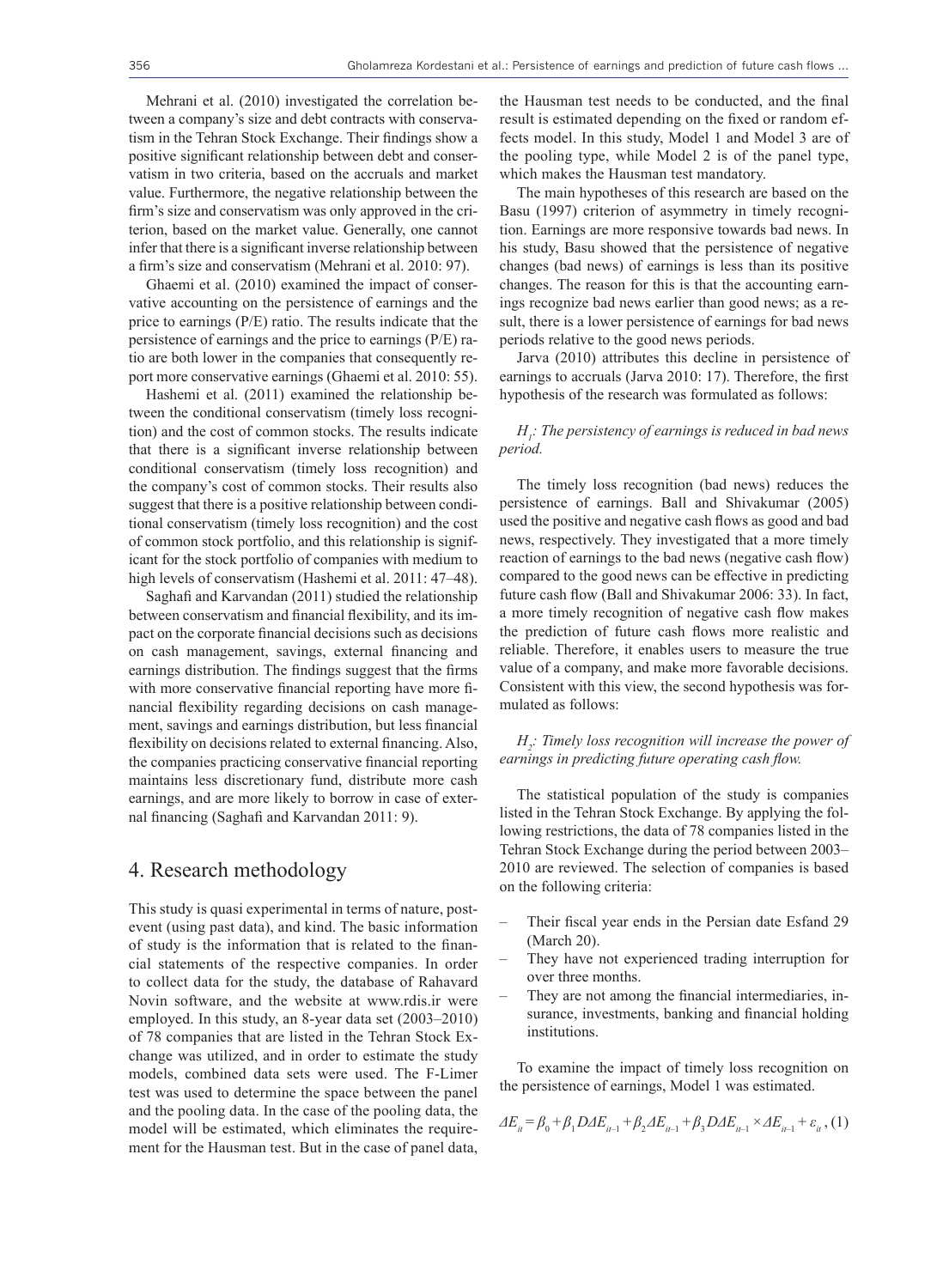where:  $\Delta E_i$  – change in the accounting earnings scaled by total assets of the beginning of the period; *DΔE<sub>it-1</sub>* – a virtual variable that is equal to 1 if  $\Delta E$ <sub>*it-1</sub>* is negative, and to</sub> 0, otherwise;  $\Delta E_{i-1}$  – Change in the accounting earnings of year *(t–*1*)* compared to the previous year that is scaled by total assets at the beginning of the period.

Based on Model 1, the persistence of earnings is reduced during the bad news period. In this model, the reduction in the persistence of earnings is judged based on the  $\beta_3$  coefficient. If  $\beta_3 < 0$ , the persistence of earnings is reduced during the bad news period (Jarva 2010: 16).

Model 2 evaluates the reason of reduced persistence of earnings.

$$
E_{ii+1} = \beta_0 + \beta_1 CFO_{ii} + \beta_2 ACC_{ii} + \beta_3 DVAR_{ii} \times CFO_{ii} + + \beta_4 DVAR_{ii} \times ACC_{ii} + \varepsilon_{ii+1} ,
$$
 (2)

where: *ACC* – Accruals are obtained from the difference between operating earnings and operating cash flow. Since the majority of companies in the study possess negative accruals, *ACC* was used as the absolute value, and was scaled by total assets at the beginning of period; *CFO* – Operating cash flow scaled by assets at the beginning of period; *DVAR* – represents the economic loss. A negative *CFO* or *ΔCF<sup>t</sup>* or an abnormal negative return can be considered as economic loss. In this study, a negative *CFO* was considered as loss.

Based on Model 2, the reason of reduction in the persistence of earnings, described in previous model, is examined. The reduction in the persistence of earnings is judged based on the  $\beta_4$  coefficient. If  $\beta_4 < 0$ , the reduced persistence of earnings is due to accruals (Jarva 2010: 16).

In order to evaluate the effect of timely loss recognition on the power of earnings in predicting future cash flow, Model 3 was estimated.

$$
CF_{u+1} = \alpha_0 + \alpha_1 CF_{u-1} + \alpha_2 ACC_{u-1} + \alpha_3 CF_u \times \alpha_4 ACC_u + \alpha_5 DVAR_u + \alpha_6 CF_u \times DVAR_u + \alpha_7 \times ACC_u \times
$$
  

$$
DVAR_u + \varepsilon_{u+1}
$$
 (3)

Model 3 predicts the future operating cash flow, once based on the operating cash flow and accruals of the current year and the last year, and once based on the asymmetric timely recognition of bad news (negative operating cash flow). In this model, the impact of timely loss recognition in predicting future operating cash flow is judged based on the coefficients  $\alpha_6$  and  $\alpha_7$ . If  $\alpha_6 > 0$  and  $\alpha_7 > 0$ , it can be concluded that the timely loss recognition (negative operating cash flow) will increase power of earnings in predicting future operating cash flow (Ball and Shivakumar 2006: 34).

#### 5. Results

Descriptive statistics for the research variables are presented in Table 1.

The first hypothesis of the research suggests that:

The persistence of earnings is reduced during the bad news periods.

To distinguish the panel data from the pooling data, the F-Limer test was used, and the results are presented in Table 2.

Firstly in order to test the hypotheses, fitting methodology of model is determined for determining kind of fitting of model. F-limer test is used to choose between panel data method and pooling data method.

As it is shown in Table 2, for models 1 and 3, pooling data can be used and for model 2 we can use panel data.

In addition, Hasman test is used to choose between fixed effects methodology and random effects methodology.

| Variable       | Mean      | Median    | Sta. dev | High limit | Low limit | observations |
|----------------|-----------|-----------|----------|------------|-----------|--------------|
| Et             | 0.1958    | 0.1570    | 0.1491   | 1.1495     | $-0.1474$ | 390          |
| Rt             | 15.70938  | 5.5349    | 41.91815 | 178.07     | $-65.29$  | 390          |
| CFot           | 0.1906    | 0.1565    | 0.1888   | 2.1955     | $-0.1914$ | 390          |
| ACCt           | 0.0958    | 0.0689    | 0.11485  | 1.5460     | 0.0003    | 390          |
| $\Delta Eit$   | $-0.0355$ | $-0.0085$ | 0.16655  | 0.6372     | $-1.1432$ | 390          |
| $\Delta Eit-1$ | $-0.0258$ | $-0.0142$ | 0.16169  | 0.7151     | $-1.0925$ | 390          |
| $Eit+1$        | 0.1832    | 0.1537    | 0.13996  | 0.7650     | $-1.1474$ | 390          |
| $CFot+1$       | 0.1440    | 0.1198    | 0.17076  | 2.2805     | $-0.2480$ | 390          |
| $CFot-1$       | 0.2608    | 0.1986    | 0.2875   | 2.8527     | $-0.2162$ | 390          |
| $ACCt-1$       | 0.1451    | 0.1043    | 0.17697  | 2.3611     | 0         | 390          |

Table 1. Descriptive statistics of the research variables.

*Note:* The research variables are scaled by total assets at the beginning of the period.  $E_i$ : Operating earnings in year (t),  $R_i$ : Annual return on equity in year (t),  $CF$ . Operating cash flow in year (t),  $ACC$ , accruals in year (t) that is obtained due to difference between the operating earnings and operating cash flows; and its absolute value is presented.  $\Delta E_i$ : Change in the operating earnings of year (*t*) compared to the previous year,  $\Delta E_{i}$ . Change in the operating earnings of year (t–1) compared to the previous year,  $E_{i}$ , Operating earnings in year ( $t +1$ ),  $CF_{t-1}$ : Operating cash flow in year ( $t+1$ ),  $CF_{t-1}$ : Operating cash flow in year ( $t-1$ ),  $ACC_{t-1}$ : Accruals in year  $(t-1)$  is obtained due to the difference between the operating earnings in year  $(t-1)$  and operating cash flow in the same year; and its absolute value is presented.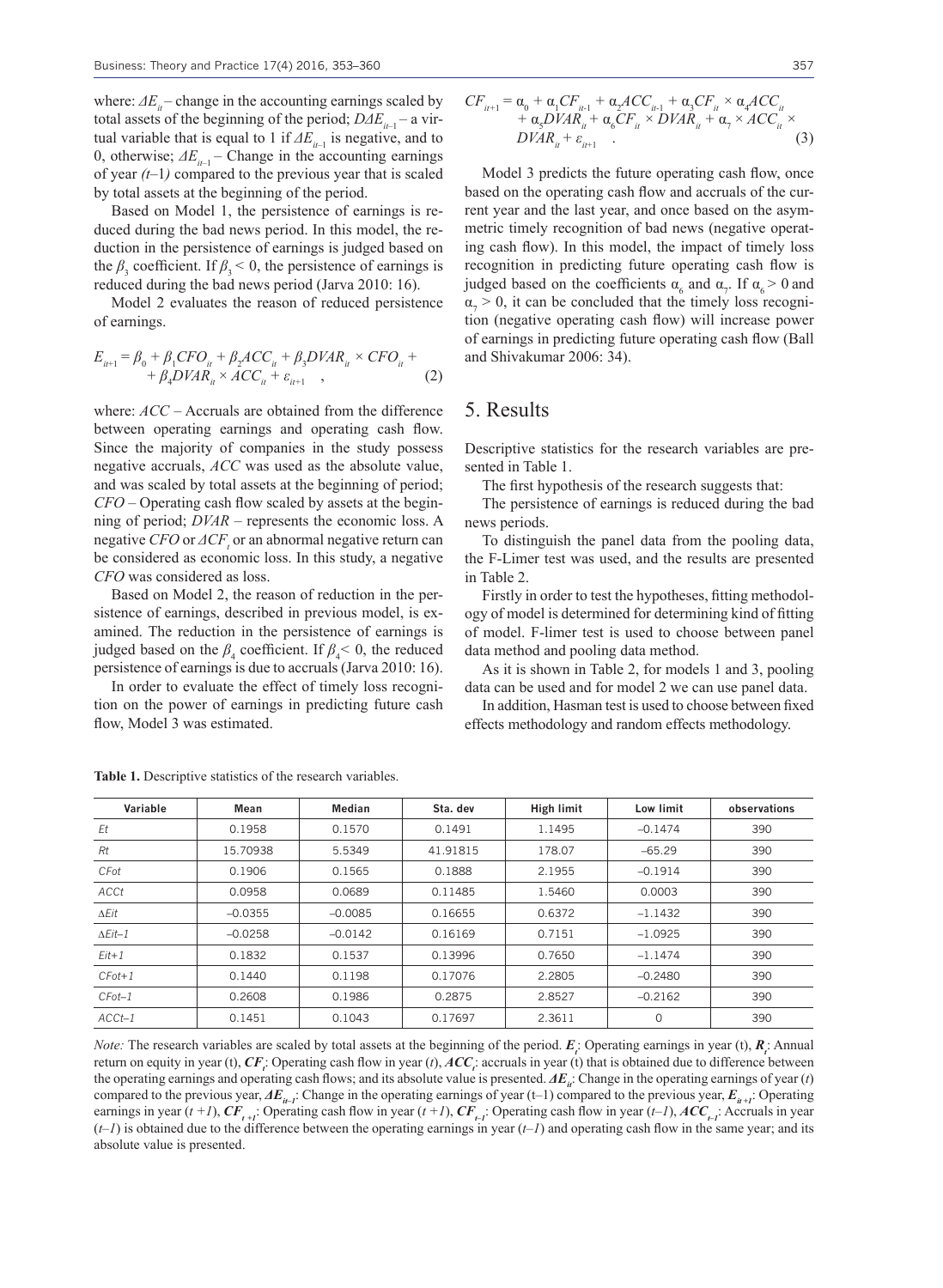Based on the result of Husman test in Table 3 fixed effect method is used to estimate the model.

The estimation results of Model 1 are shown in Table 4.

In Model 1, the  $\beta_3$  coefficient forms the basis for assessing the reduction of the persistence of earnings. As can be seen, contrary to the predictions, the  $\beta_3$  coefficient is positive and significant at a  $5\%$  level (P-value <0.05). So, the evidence shows that the persistence of earnings does not decrease during the bad news periods, and accordingly, the first hypothesis is rejected.

Next, by evaluating Model 2, it is examined whether the reduced persistence of earnings is due to the accruals or not, and the results of the model's estimation are shown in Table 5.

In Model 2, the  $\beta_4$  coefficient is the basis for assessing the reason of reduction in the persistence of earnings.

| Result  | <b>F-limer statistic</b> | Model   |  |
|---------|--------------------------|---------|--|
| pooling | $F = 0.598$              | Model 1 |  |
| Panel   | $F = 2.673$              | Model 2 |  |
| pooling | $F = 0.513$              |         |  |
| pooling | $F = 0.508$              | Model 3 |  |

**Table 2.** The F-Limer test results.

**Table 3.** The Hausman test result.

| Probability                             | Result | Model   |  |
|-----------------------------------------|--------|---------|--|
| Hausman (prob) = $0.00$   Fixed effects |        | Model 2 |  |

**Table 4.** Estimation results of Model 1: reduction evaluation in the persistence of earnings in bad news period.

| $\Delta E_{ii} = \beta_0 + \beta_1 D \Delta E_{ii} + \beta_2 \Delta E_{ii} + \beta_3 D \Delta E_{ii} \times \Delta E_{ii} + \varepsilon_{ii}$ |             |             |      |                 |  |
|-----------------------------------------------------------------------------------------------------------------------------------------------|-------------|-------------|------|-----------------|--|
| Explanatory<br>variables                                                                                                                      | Coefficient | t statistic | Sig  | Result          |  |
| $D \Delta E_{i-1}$                                                                                                                            | 0.00615     | 0.538       | 0.59 | Not significant |  |
| $\Delta E_{i-1}$                                                                                                                              | $-1.0022$   | $-13.720$   | O    | Not significant |  |
| $D \Delta E_{i-1} \times \Delta E_{i-1}$                                                                                                      | 1.242       | 12.58       | 0    | Not significant |  |
| DW = $1.381$ ; $R^2 = 0.314$ ; adjusted                                                                                                       |             |             |      |                 |  |

**Table 5.** The estimation results of Model 2: the evaluation of the reason of reduction in the persistence of earnings.

| $\varepsilon_{u+1}$ + $ACC_{u} \times \beta_{4}DR + CF_{u} \times \beta_{3}DR_{u} + ACC_{u} \beta_{2} + \beta_{1} CF_{u} + \beta_{0} = E_{u+1}$ |             |             |          |                 |  |
|-------------------------------------------------------------------------------------------------------------------------------------------------|-------------|-------------|----------|-----------------|--|
| Explanatory<br>variables                                                                                                                        | Coefficient | t statistic | Sig      | Result          |  |
| $\beta_0$                                                                                                                                       | 0.1486      | 18.8428     | 0        | Not significant |  |
| $CF_{n}$                                                                                                                                        | 0.2142      | 5.73        | $\Omega$ | Not significant |  |
| ACC <sub>II</sub>                                                                                                                               | $-0.0503$   | $-0.9095$   | 0.36     | Not significant |  |
| $CF_{n} \times DR_{n}$                                                                                                                          | $-0.054$    | $-0.995$    | 0.32     | Not significant |  |
| $ACCn \times DRn$                                                                                                                               | 0.0656      | 0.67        | 0.503    | Not significant |  |
| Adjusted $R^2 = 0.655$ ; DW = 1.83                                                                                                              |             |             |          |                 |  |

As can be seen, contrary to the predictions, the  $\beta_4$  coefficient is positive and insignificant at the 5% level, so the evidence does not confirm that the reduction in the persistence of earnings in the bad news periods is due to the accruals.

The second hypothesis of the study states that:

The timely loss recognition (negative operating cash flow) will increase the power of earnings in predicting future operating cash flow.

The estimation results of Model 3 are shown in Tables 6 and 7.

The estimation results of Model 3- part (a) are presented in Table 6. Based on Model 3-part (a), the future operating cash flow is estimated based on the cash flow and accruals of the previous year, and the cash flow and accruals of the current year. As can be seen,  $\alpha_1$ ,  $\alpha_2$ ,  $\alpha_3$ , and  $\alpha_4$  are positive, as predicted, but only  $\alpha_1$  and  $\alpha_3$  are significant at the 5% level (P-value <0.05). Thus, the evidence shows that the prediction of future cash flow is possible only based on the cash flow of the previous and the current year.

In this model, the  $\alpha_6$  and  $\alpha_7$  coefficients are the assessment basis of the impact of timely loss recognition in predicting future cash flow. As can be seen in Table 7,

Table 6. The estimation results of Model 3–part (a): prediction of future cash flow based on the cash flows and accruals of the previous year and the current year.

| $F_{u+i} = \alpha_0 + \alpha_1 CF_{u-1} + \alpha_2 ACC_{u-1} + \alpha_3 CF_u + \alpha_4 ACC_u$ |             |             |        |                 |  |  |
|------------------------------------------------------------------------------------------------|-------------|-------------|--------|-----------------|--|--|
| Explanatory<br>variables                                                                       | Coefficient | t statistic | Sig    | Result          |  |  |
| $CF_{it-1}$                                                                                    | 0.15093     | 3.891       | 0.0001 | Not significant |  |  |
| $ACC_{it-1}$                                                                                   | 0.0252      | 0.4398      | 0.6603 | Not significant |  |  |
| $CF_{n}$                                                                                       | 0.3365      | 6.4653      | 0      | Not significant |  |  |
| ACC <sub>x</sub>                                                                               | 0.1091      | 1.366       | 0.1727 | Not significant |  |  |
| Adjusted $R2 = 0.1019$ : DW = 0.1019                                                           |             |             |        |                 |  |  |

**Table 7.** Estimation results of Model 3: Predicting future cash flow based on the timely loss recognition.

| $CF_{i_{t+1}} = \alpha_0 + \alpha_1 CF_{i_{t-1}} + \alpha_2 ACC_{i_{t-1}} + \alpha_3 CF_{i_t} + \alpha_4 ACC_{i_t} +$<br>$\alpha_s\overrightarrow{D}VAR_{ii} + \alpha_sCF_{ii} \times DVAR_{ii} + \alpha_sACC_{ii} \times DVAR_{ii} + \varepsilon_{ii}$ |             |             |        |                 |  |  |
|---------------------------------------------------------------------------------------------------------------------------------------------------------------------------------------------------------------------------------------------------------|-------------|-------------|--------|-----------------|--|--|
| Explanatory<br>variables                                                                                                                                                                                                                                | Coefficient | t statistic | Sig    | Result          |  |  |
| $CF_{it-1}$                                                                                                                                                                                                                                             | 0.1472      | 3.7434      | 0.0002 | Not significant |  |  |
| $ACC_{it-1}$                                                                                                                                                                                                                                            | 0.0224      | 0.3886      | 0.697  | Not significant |  |  |
| $CF_{n}$                                                                                                                                                                                                                                                | 0.3566      | 6.0328      | 0.000  | Not significant |  |  |
| ACC <sub>it</sub>                                                                                                                                                                                                                                       | 0.0773      | 0.833       | 0.405  | Not significant |  |  |
| $DVAR_{x}$                                                                                                                                                                                                                                              | 0.0348      | 0.48        | 0.632  | Not significant |  |  |
| $CF_{n} \times DVAR_{n}$                                                                                                                                                                                                                                | $-0.6972$   | $-0.775$    | 0.44   | Not significant |  |  |
| $ACCn \times DVARn$                                                                                                                                                                                                                                     | $-0.267$    | $-0.54$     | 0.59   | Not significant |  |  |
| Adjusted R2 = $0.098$ ; DW = 1.705                                                                                                                                                                                                                      |             |             |        |                 |  |  |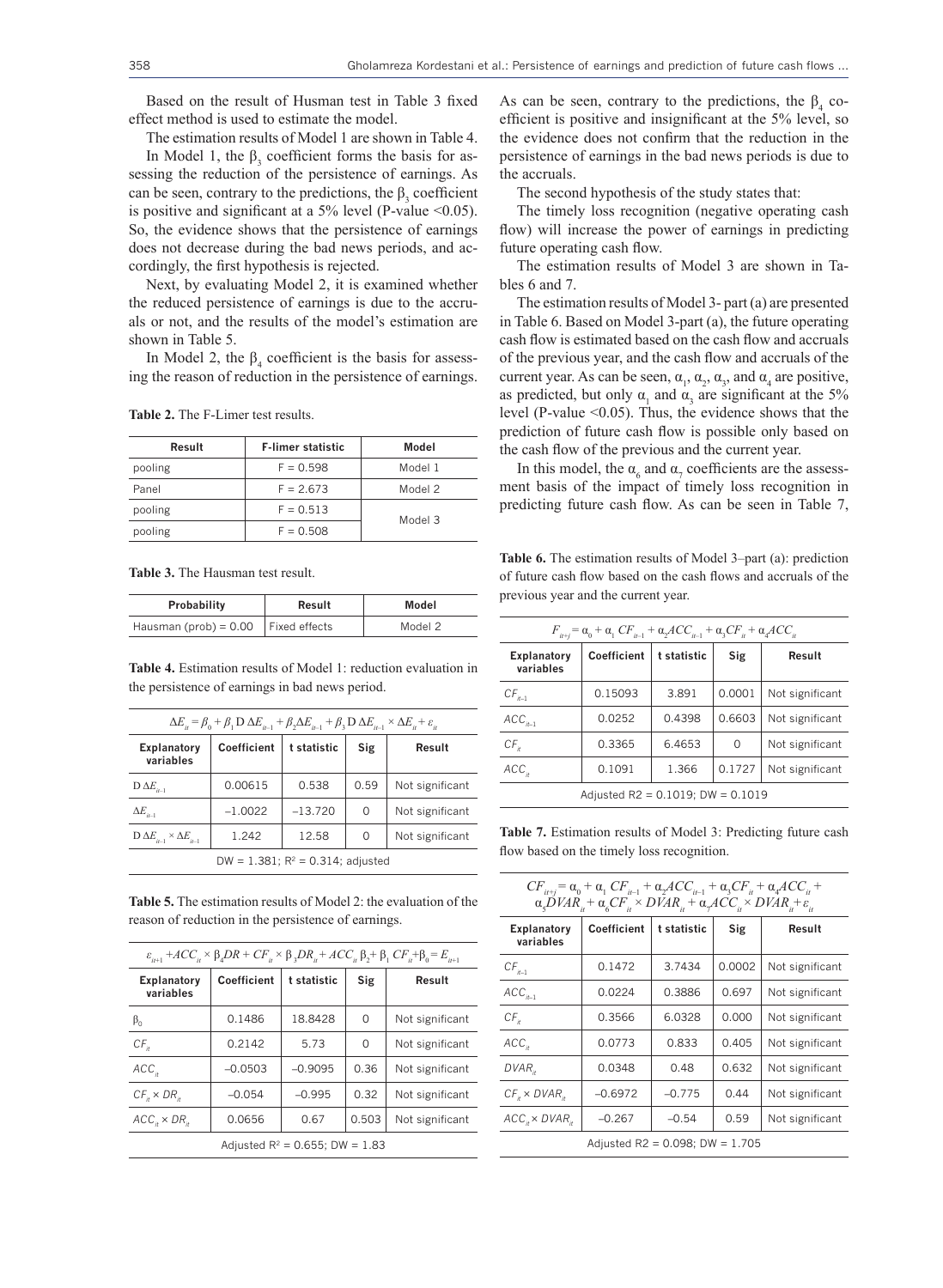contrary to predictions, the  $\alpha_{6}$  and  $\alpha_{7}$  coefficients are positive and significant at the 5% significance level (P-value  $\leq 0.05$ ). So, the evidence shows that timely loss recognition (negative cash flow) will not increase the power of earnings in predicting future operating cash flow, and accordingly, the second hypothesis is rejected as well.

According to the above results neither of the hypotheses is accepted. The next section presents discussion of the results.

#### Discussion and conclusions

This study examined the reduction in the persistence of earnings in the period of bad news, as well as the timely loss recognition (negative cash flows) in the prediction of future cash flows. Seventy eight companies that are listed in Tehran Stock Exchange were utilized to estimate the study models. In addition, the F-Limer test was used to determine the space between panel and the pooling data. Based on results the persistency of earnings does not decrease during the bad news period, and accounting earnings do not distinguish good news from bad news in the context of recognition time. The revenues of each period are matched with the expenses of the same period, and the persistence of earnings does not decrease during the current period. This finding contradicts Basu (1997) but is consistent with earning big bath hypothesis in which management intentionally report bad news in order to smooth the profit (Kirschenheiter and Melumad 2002).

The findings of this study contradicts a study by Ball and Shivakumar (2006) which stated that the timely loss recognition (negative cash flows) increases the power of earnings in predicting future cash flows. For companies that are listed in Tehran Stock Exchange, accelerating the recognition of negative operating cash flows as bad news, compared to the positive operating cash flows as good news, has no impact whatsoever on the power of earnings in predicting future operating cash flows. The result is consistent with Jarva (2010) and McBeth (1993). They found that compared to accruals, cash flows has weaker contribution in predicting future cash flows. As this study implies, the reduction in the persistence of earnings in the bad news periods might be due to the accruals. In addition, the prediction of future cash flow can be based on the cash flow of the previous and the current year. Therefore, timely loss recognition (negative cash flow) will not increase the power of earnings in predicting future operating cash flows.

Conservatism aligns future charges with current earnings. Although this is inconsistent with the matching principle, it does not reduce earning's persistence. However, timely loss recognition (negative cash flow) does not increase the power of earnings in predicting future cash flows. The results suggested that the persistency of earnings does not decrease during the bad news period, which means that the accounting earnings do not distinguish good news from bad news in the context of recognition time. In addition, management intentionally reports the bad news in order to smooth the profit. In Conclusion, negative cash flows can hardly be used as predictors of future cash flows. It is suggested for future studies to add accrual components of earnings to the cash flows model to provide an incremental predictive power of the prediction model.

#### References

- Ahmed AS, Duellman S (2013) Managerial overconfidence and accounting conservatism. Journal of Accounting Research 51(1): 1–30. https://doi.org/10.1111/j.1475-679X.2012.00467.x
- Athanasakou VE, Strong NC, Walker M (2014) The Relative Concentration of Bad Versus Good News Flows. Department of Accounting, The London School of Economics and Political Science, London, 65 pp.
- Ball R, Robin A, Sadka G (2008) Is financial reporting shaped by equity markets or by debt markets? An international study of timeliness and conservatism. Review of Accounting Studies 13(2–3): 168–205. https://doi.org/10.1007/s11142-007- 9064-x
- Ball R, Shivakumar L (2006) The role of accruals in asymmetrically timely gain and loss recognition. Journal of Accounting Research 44(2): 207–242. https://doi.org/10.1111/j.1475- 679X.2006.00198.x
- Basu S (1997) The conservatism principle and the asymmetric timeliness of earnings 1. Journal of Accounting and Economics 24(1): 3–37. https://doi.org/10.1016/S0165- 4101(97)00014-1
- Chen LH, Folsom DM, Paek W, Sami H (2013) Accounting conservatism, earnings persistence, and pricing multiples on earnings. Accounting Horizons 28(2): 233–260. https://doi. org/10.2308/acch-50664
- Collins DW, Hribar P, Tian XS (2014) Cash flow asymmetry: causes and implications for conditional conservatism research. Journal of Accounting and Economics 58(2): 173– 200. https://doi.org/10.1016/j.jacceco.2014.08.010
- Dietrich JR, Muller III KA, Riedl EJ (2007) Asymmetric timeliness tests of accounting conservatism. Review of Accounting Studies 12(1): 95–124. https://doi.org/10.1007/ s11142-006-9023-y
- Francis J, LaFond R, Olsson PM, Schipper K (2004) Costs of equity and earnings attributes. The Accounting Review 79(4): 967–1010. https://doi.org/10.2308/accr.2004.79.4.967
- Francis JR, Martin X (2010) Acquisition profitability and timely loss recognition. Journal of Accounting and Economics 49(1): 161–178. https://doi.org/10.1016/j.jacceco.2009.09.003
- Ghaemi M, Vadie M, Hajipoor M (2010) Accounting conservatism, earnings persistence and pricing multiples on earnings. Iranian Journal of Accounting Knowledge 2: 18.
- Hashemi SA, Farahmand S, Jashouqani N (2011) The effect of conditional conservatism on cost of equity capital. Iranian Journal of Accounting Knowledge 7: 20.
- Jarva H (2010) Asymmetry in cash flows and accounting conservatism. Available at SSRN 1270122. https://doi. org/10.2139/ssrn.1270122